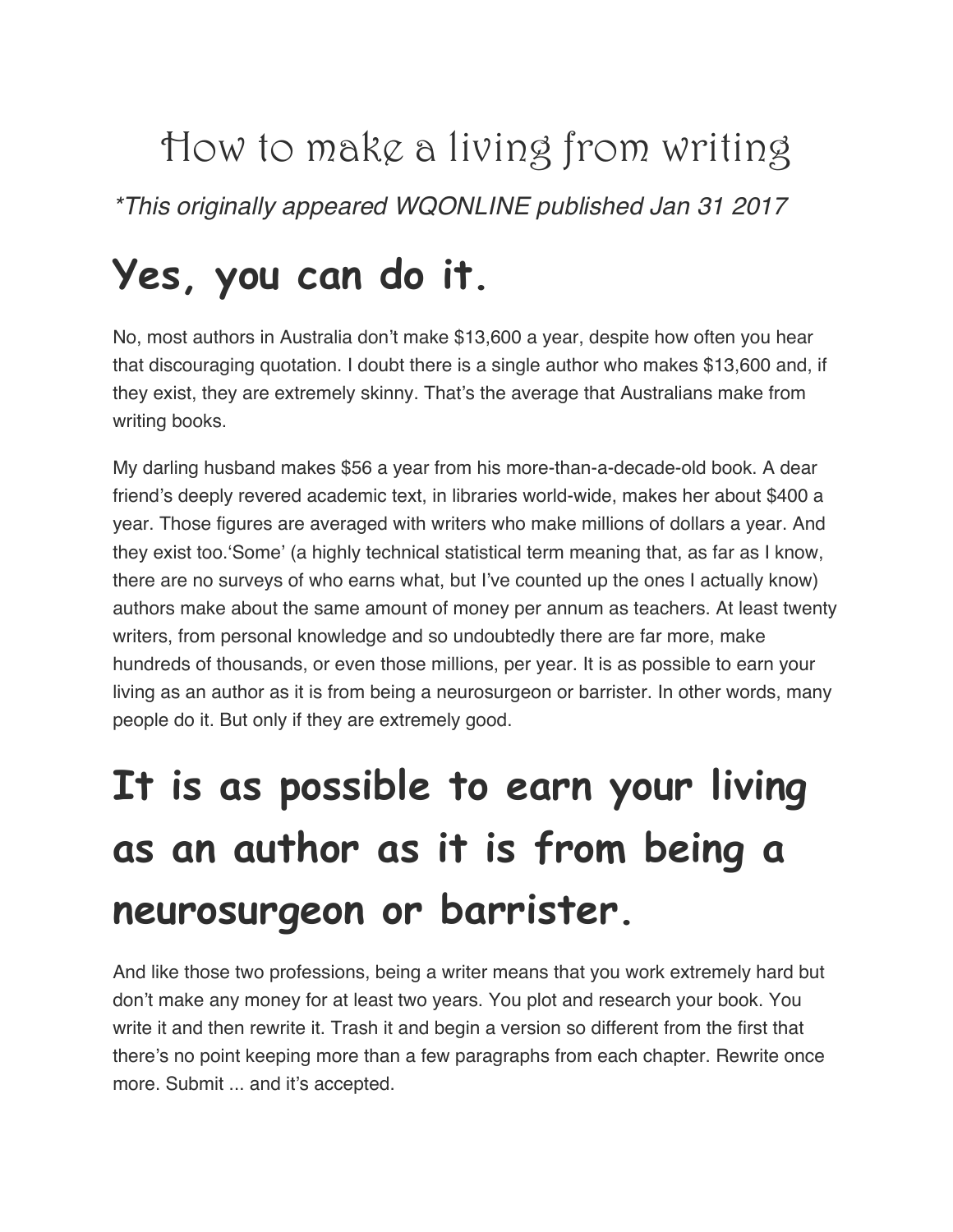You are given an advance based on the projected first edition's sales.

This may be enough to keep you in coffee, especially if you prefer tea, unless you are already famous and/or the book is seen as having instant best-seller potential.

You rewrite again, on advice from the editor. You rewrite a third time, on the advice of the second editor. The book is published. If it is about the sex life of cricketers, it will sell 100,000 copies in three weeks, then be severely discounted and never printed again.

# **More likely – and if it's not about cricket – it will sell a few thousand copies and, if it is good, sales will keep increasing for the next ten or twenty years.**

You are given an advance based on the projected first edition's sales. This may be enough to keep you in coffee, especially if you prefer tea.

But no matter how well it sells, you won't see any royalties for months – royalties are paid on sales three months after each six month selling period – for example, you will be paid in late March for sales from the previous period of July – December.

Financially successful authors are those who are either the writers of best sellers (the name of whoever said, 'It only took me ten years to be an overnight success' has been lost) or who have accumulated a backlist, a number of books that make a respectable though not flagrant sum of money every year, enough for the publisher to keep them in print and available to the book-buying public. The backlist is the backbone of a longterm, successful writer's income.

And while you are becoming established, how can you top up your income? Once authors were treasured as book reviewers. These days there are fewer reviews and fewer publications in which those reviews can be read. Most reviews are done online for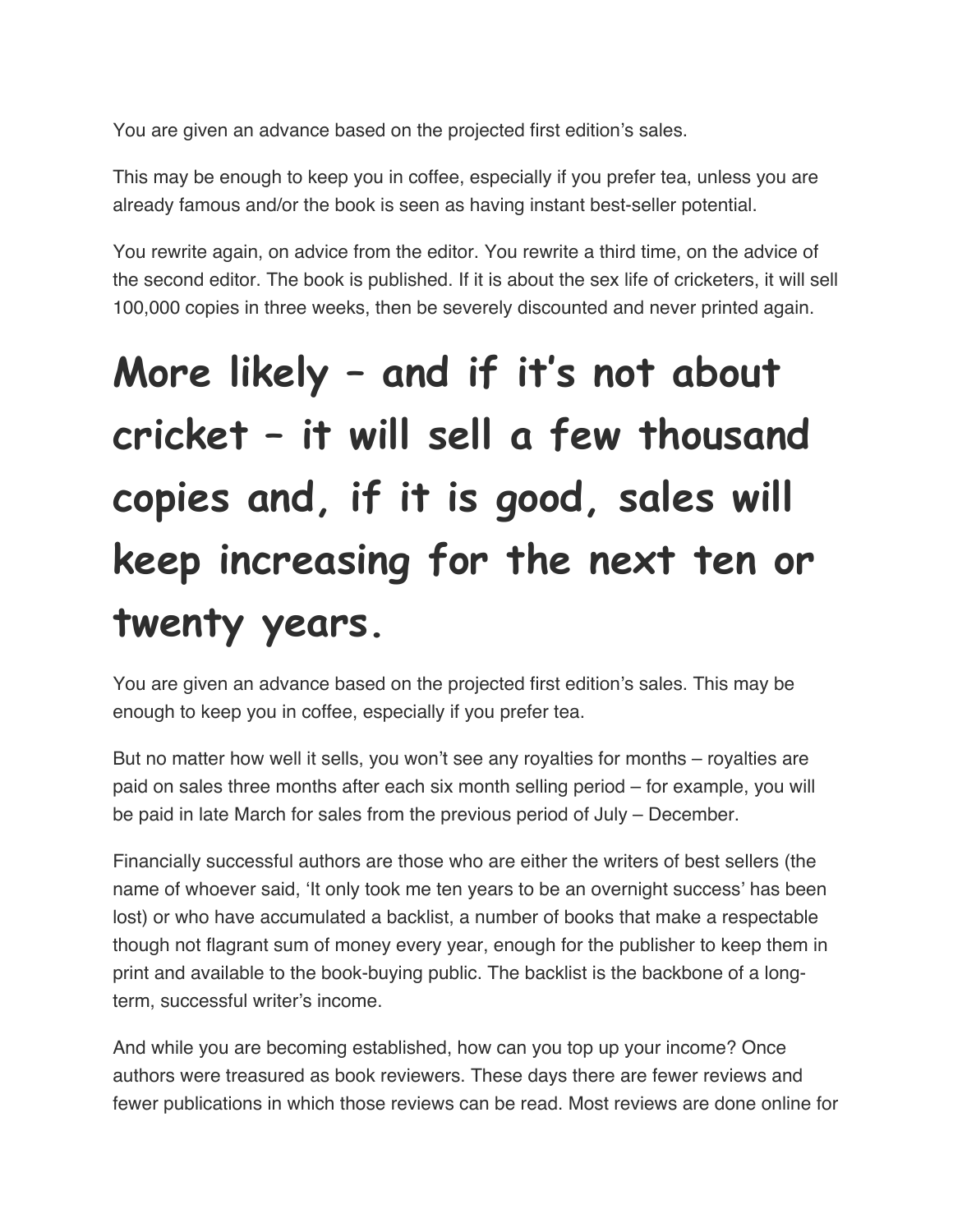nothing. And sites like Amazon do not approve of authors reviewing books, as they may be part of dubious reciprocal 'You say my book is brilliant and I'll say yours is too' deals.

If you write for young people, school visits pay well, though only if you can also speak well, and preferably not just about your book but also about the craft of writing and the contagious joy of being a reader. Add freelance journalism, paid mentoring and possibly winning an award and you have ... well, enough possibly to pay for your muesli, as well as coffee. In other words, you will need another source of income, from being a waiter to having a (financially) supportive spouse.

#### **The real questions are:**

- *1. Can you write well?*
- *2. Can you give six good reasons why your particular readership will want to read what you write?*
- *3. Do the words and themes nibble at your neck and not let go? And do you care enough about them to write and rewrite and keep rewriting? Amateurs write once and dabble at a rewrite. A professional is ruthless with the delete button.*

#### **And then?**

*1.* Write.

- *2.* Write well
- *3.* Rewrite, rewrite and rewrite.
- *4.* Only submit material that others will want to read.

Brilliant writing does not necessarily mean that enough readers will want to read it for it to be saleable. If you have an IQ of 247 you will only be saleable if you make your work accessible to those with an IQ of 125. Dilute that cognitive density ...

Do not take advice from anyone who is not an experienced editor or an award- winning or best-selling author. Your Mum does not count, unless she is one of the above. Any child will adore having the phone book read to them if you cuddle them at the same time